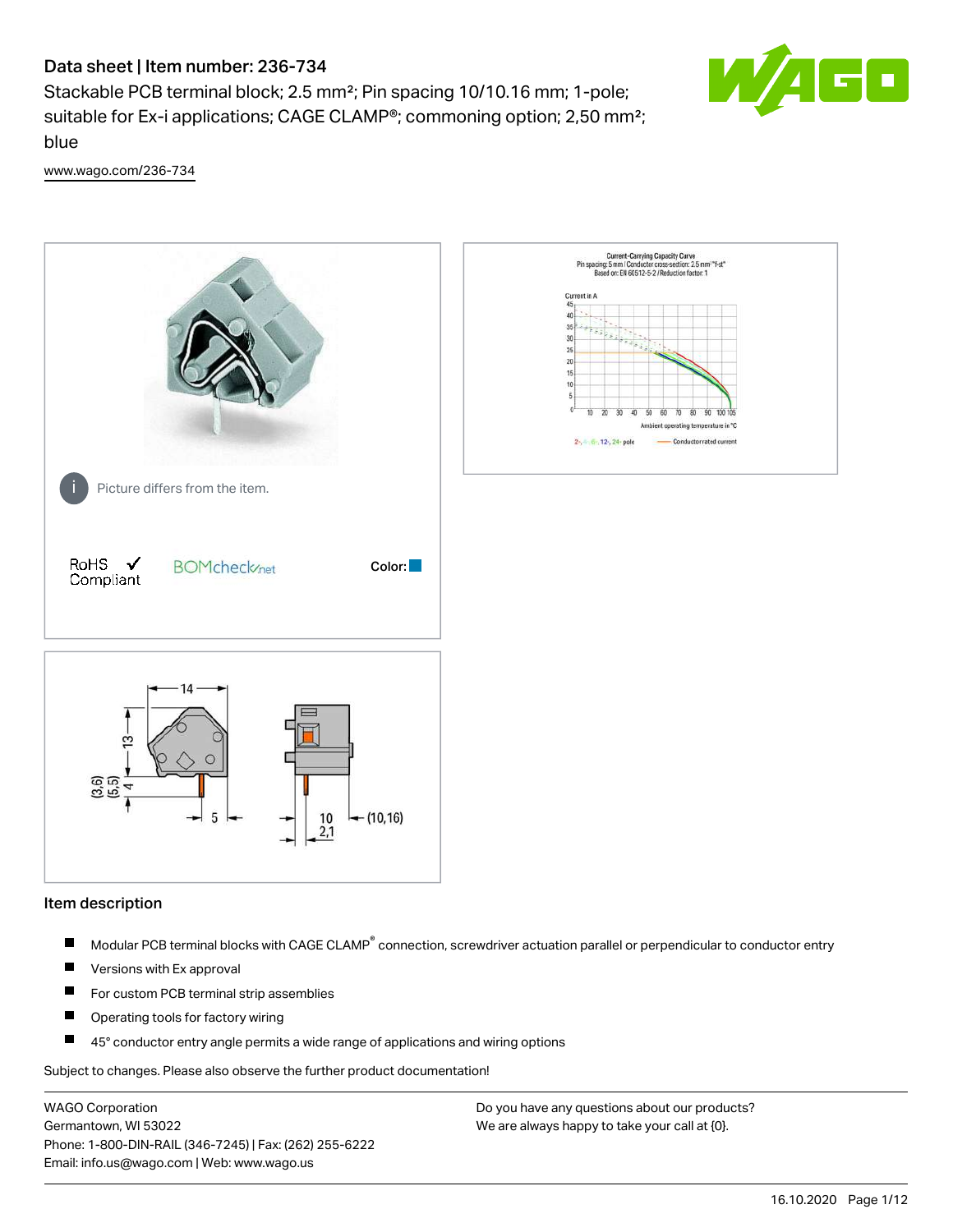

 $\blacksquare$ Set to metric or inch pin spacing by compressing PCB terminal strips or pulling them apart

# Data

# Electrical data

## Ratings per IEC/EN 60664-1

| Ratings per                 | IEC/EN 60664-1                                                        |
|-----------------------------|-----------------------------------------------------------------------|
| Rated voltage (III / 3)     | 630 V                                                                 |
| Rated surge voltage (III/3) | 8 <sub>kV</sub>                                                       |
| Rated voltage (III/2)       | 1000 V                                                                |
| Rated surge voltage (III/2) | 8 <sub>kV</sub>                                                       |
| Nominal voltage (II/2)      | 1000 V                                                                |
| Rated surge voltage (II/2)  | 8 <sub>kV</sub>                                                       |
| Rated current               | 24 A                                                                  |
| Legend (ratings)            | $(III / 2)$ $\triangle$ Overvoltage category III / Pollution degree 2 |

## Ratings per UL 1059

| Approvals per                  | UL 1059 |
|--------------------------------|---------|
| Rated voltage UL (Use Group B) | 300 V   |
| Rated current UL (Use Group B) | 15 A    |
| Rated voltage UL (Use Group D) | 300 V   |
| Rated current UL (Use Group D) | 10 A    |

#### Ratings per CSA

| Approvals per                   | CSA   |
|---------------------------------|-------|
| Rated voltage CSA (Use Group B) | 300 V |
| Rated current CSA (Use Group B) | 15 A  |
| Rated voltage CSA (Use Group D) | 300 V |
| Rated current CSA (Use Group D) | 10 A  |

## Connection data

| Connection technology                           | CAGE CLAMP                              |
|-------------------------------------------------|-----------------------------------------|
| Actuation type                                  | Operating tool                          |
| Solid conductor                                 | $0.08$ 2.5 mm <sup>2</sup> / 28  12 AWG |
| Fine-stranded conductor                         | $0.082.5$ mm <sup>2</sup> / 28  12 AWG  |
| Fine-stranded conductor; with insulated ferrule | $0.251.5$ mm <sup>2</sup>               |

Subject to changes. Please also observe the further product documentation!

WAGO Corporation Germantown, WI 53022 Phone: 1-800-DIN-RAIL (346-7245) | Fax: (262) 255-6222 Email: info.us@wago.com | Web: www.wago.us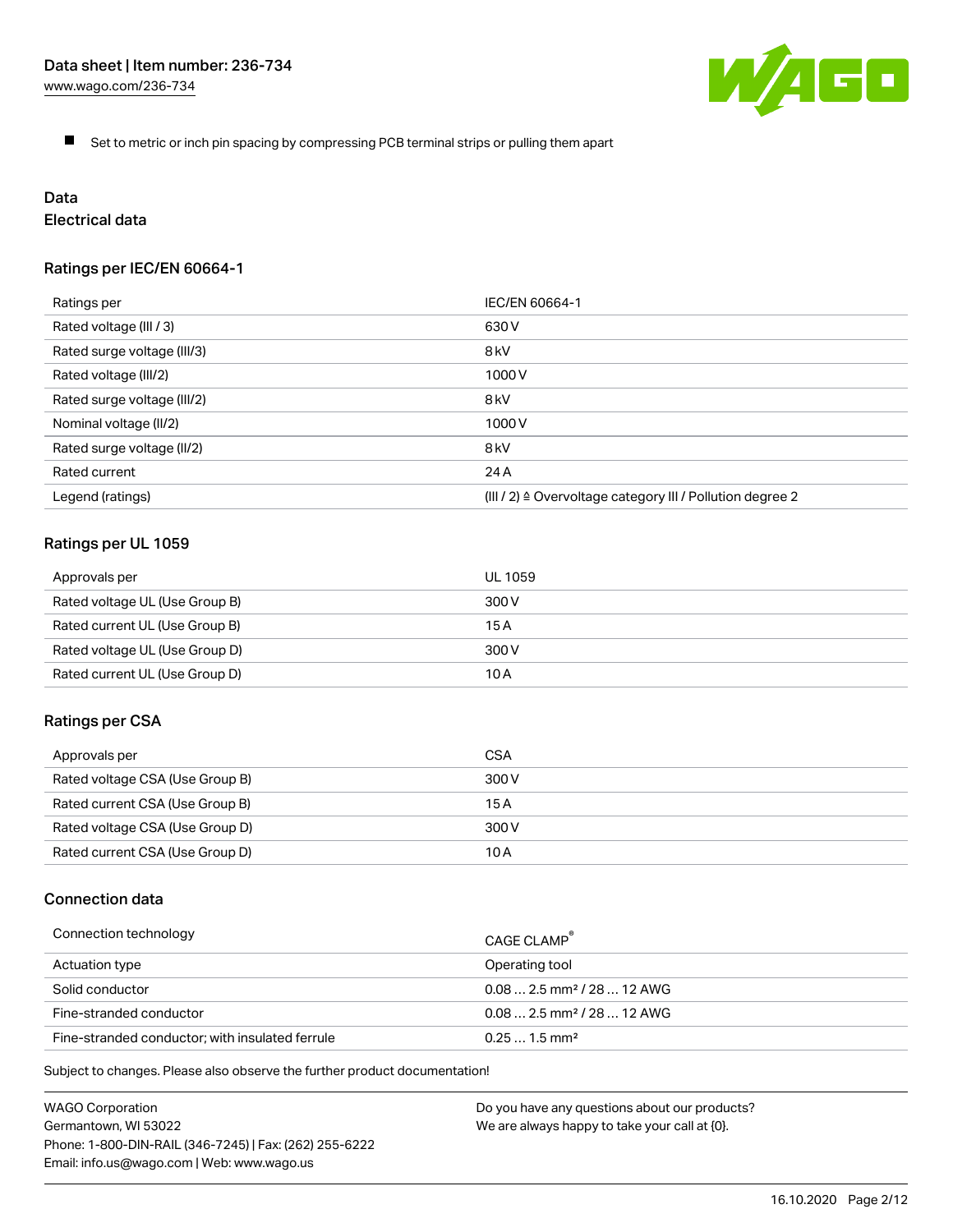## Data sheet | Item number: 236-734

[www.wago.com/236-734](http://www.wago.com/236-734)



| Fine-stranded conductor; with uninsulated ferrule | $0.251.5$ mm <sup>2</sup> |
|---------------------------------------------------|---------------------------|
| Strip length                                      | $56$ mm / 0.2  0.24 inch  |
| Conductor connection direction to PCB             | 45°                       |
| Pole No.                                          |                           |
| Total number of connection points                 |                           |
| Total number of potentials                        |                           |
| Number of connection types                        |                           |
| Number of levels                                  |                           |
| Note (conductor cross-section)                    | 12 AWG: THHN, THWN        |

## Physical data

| Pin spacing                          | 10/10.16 mm / 0.394/0.4 inch |
|--------------------------------------|------------------------------|
| Width                                | 12.2 mm / 0.48 inch          |
| Height                               | 17 mm / 0.669 inch           |
| Height from the surface              | 13 mm / 0.512 inch           |
| Depth                                | 14 mm / 0.551 inch           |
| Solder pin length                    | 4 mm                         |
| Solder pin dimensions                | $0.7 \times 0.7$ mm          |
| Drilled hole diameter with tolerance | 1.1 <sup>(+0.1)</sup> mm     |

## PCB contact

| PCB contact                         | тнт                                      |
|-------------------------------------|------------------------------------------|
| Solder pin arrangement              | over the entire terminal strip (in-line) |
| Number of solder pins per potential |                                          |

## Material Data

| Color                       | blue                                  |
|-----------------------------|---------------------------------------|
| Material group              |                                       |
| Insulation material         | Polyamide (PA66)                      |
| Flammability class per UL94 | V <sub>0</sub>                        |
| Clamping spring material    | Chrome nickel spring steel (CrNi)     |
| Contact material            | Electrolytic copper $(E_{\text{Cl}})$ |
| Contact plating             | tin-plated                            |
| Fire load                   | $0.024$ MJ                            |
| Weight                      | 1.3 <sub>g</sub>                      |

Subject to changes. Please also observe the further product documentation!

| <b>WAGO Corporation</b>                                | Do you have any questions about our products? |
|--------------------------------------------------------|-----------------------------------------------|
| Germantown, WI 53022                                   | We are always happy to take your call at {0}. |
| Phone: 1-800-DIN-RAIL (346-7245)   Fax: (262) 255-6222 |                                               |
| Email: info.us@wago.com   Web: www.wago.us             |                                               |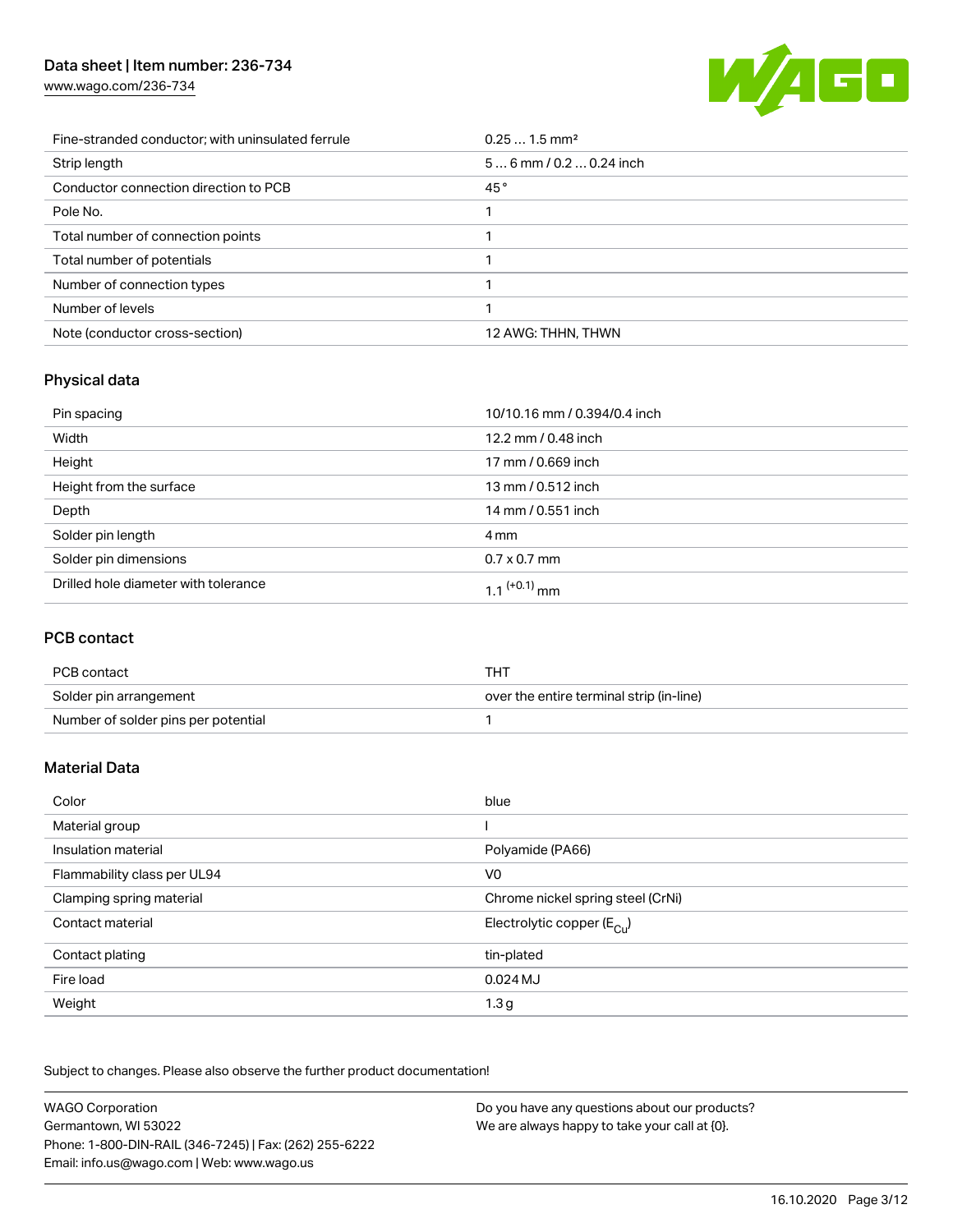

Cortificato

## Environmental Requirements

| Limit temperature range | $+105 °C$<br>-60 |
|-------------------------|------------------|
|-------------------------|------------------|

#### Commercial data

| Product Group         | 4 (Printed Circuit) |
|-----------------------|---------------------|
| Packaging type        | BOX                 |
| Country of origin     | CН                  |
| <b>GTIN</b>           | 4044918774161       |
| Customs tariff number | 85369010000         |

#### Approvals / Certificates

#### Country specific Approvals

|      |                          |                                 | <b>OUT LITTUATE</b> |
|------|--------------------------|---------------------------------|---------------------|
| Logo | Approval                 | <b>Additional Approval Text</b> | name                |
|      | <b>CCA</b>               | EN 60947                        | NTR NL-             |
|      | DEKRA Certification B.V. |                                 | 7109                |
|      | <b>CCA</b>               | EN 60947                        | 2168090.01          |
| KEMA | DEKRA Certification B.V. |                                 |                     |
|      | <b>CCA</b>               | EN 60998                        | NTR NL-             |
|      | DEKRA Certification B.V. |                                 | 7195                |
|      | <b>CSA</b>               | C22.2 No. 158                   | 1673957             |
|      | DEKRA Certification B.V. |                                 |                     |

#### Ship Approvals

| Logo               | Approval                               | <b>Additional Approval Text</b> | Certificate<br>name |
|--------------------|----------------------------------------|---------------------------------|---------------------|
| Ø<br><b>BUREAU</b> | BV<br>Bureau Veritas S.A.              | IEC 60998                       | 11915/D0<br>BV      |
|                    | <b>DNV GL</b>                          | -                               | TAE000016Z          |
|                    | Det Norske Veritas, Germanischer Lloyd |                                 |                     |

Subject to changes. Please also observe the further product documentation!

WAGO Corporation Germantown, WI 53022 Phone: 1-800-DIN-RAIL (346-7245) | Fax: (262) 255-6222 Email: info.us@wago.com | Web: www.wago.us Do you have any questions about our products? We are always happy to take your call at {0}.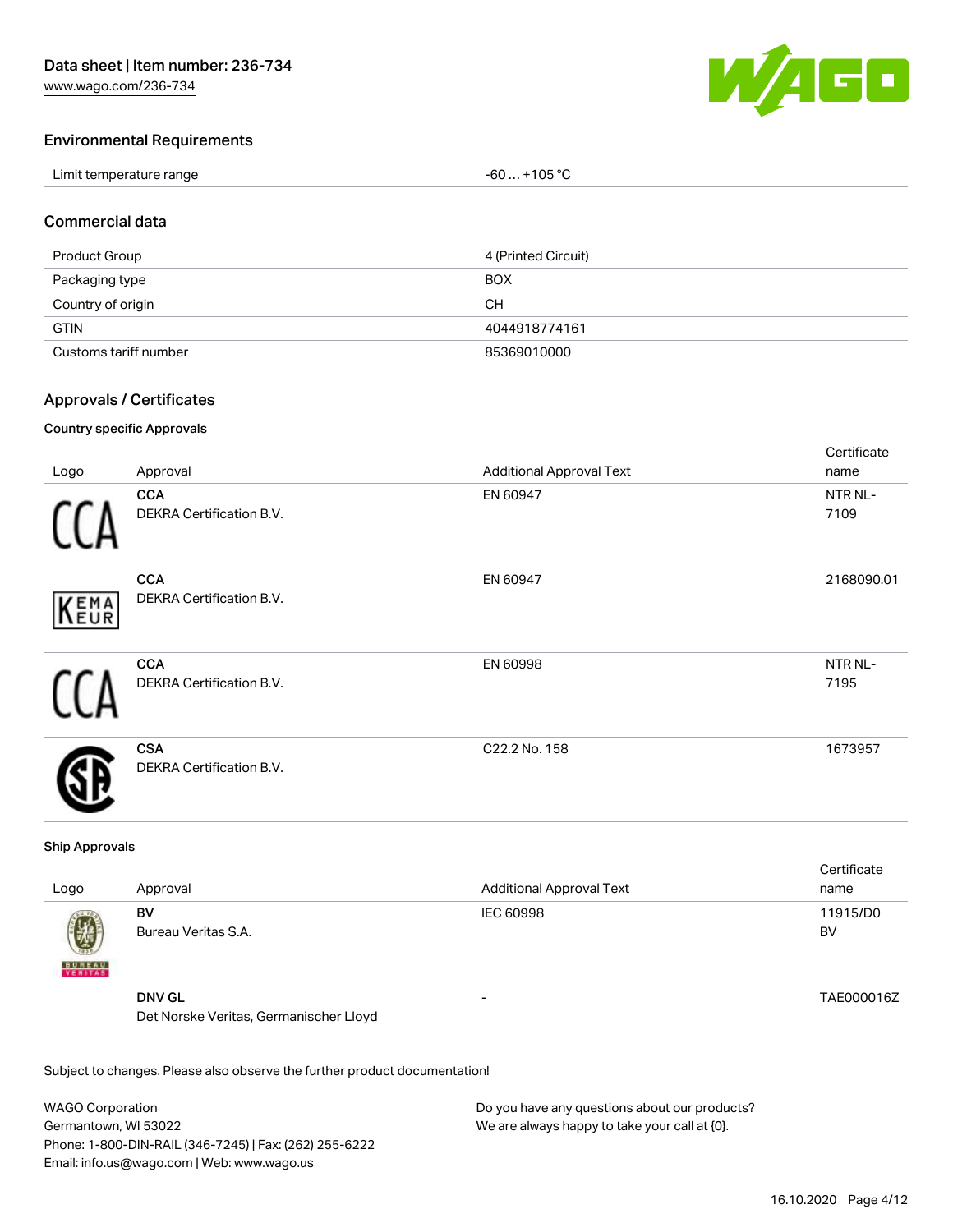



#### UL-Approvals

|          |                                |                          | Certificate |
|----------|--------------------------------|--------------------------|-------------|
| Logo     | Approval                       | Additional Approval Text | name        |
|          | UR                             | <b>UL 1059</b>           | 20180629-   |
| Б<br>. . | Underwriters Laboratories Inc. |                          | E45172      |

## **Counterpart**

## Compatible products

#### ferrule

| Item no.: 216-101<br>Ferrule; Sleeve for 0.5 mm <sup>2</sup> / AWG 22; uninsulated; electro-tin plated; silver-colored  | www.wago.com/216-101 |
|-------------------------------------------------------------------------------------------------------------------------|----------------------|
| Item no.: 216-102<br>Ferrule; Sleeve for 0.75 mm <sup>2</sup> / AWG 20; uninsulated; electro-tin plated; silver-colored | www.wago.com/216-102 |
| Item no.: 216-103<br>Ferrule; Sleeve for 1 mm <sup>2</sup> / AWG 18; uninsulated; electro-tin plated                    | www.wago.com/216-103 |
| Item no.: 216-104<br>Ferrule; Sleeve for 1.5 mm <sup>2</sup> / AWG 16; uninsulated; electro-tin plated; silver-colored  | www.wago.com/216-104 |
| Item no.: 216-121<br>Ferrule; Sleeve for 0.5 mm <sup>2</sup> / AWG 22; uninsulated; electro-tin plated; silver-colored  | www.wago.com/216-121 |
| Item no.: 216-122<br>Ferrule; Sleeve for 0.75 mm <sup>2</sup> / AWG 20; uninsulated; electro-tin plated; silver-colored | www.wago.com/216-122 |
| Item no.: 216-123<br>Ferrule; Sleeve for 1 mm <sup>2</sup> / AWG 18; uninsulated; electro-tin plated; silver-colored    | www.wago.com/216-123 |
| Item no.: 216-124<br>Ferrule; Sleeve for 1.5 mm <sup>2</sup> / AWG 16; uninsulated; electro-tin plated                  | www.wago.com/216-124 |
| Item no.: 216-131<br>Ferrule; Sleeve for 0.25 mm <sup>2</sup> / AWG 24; uninsulated; electro-tin plated; silver-colored | www.wago.com/216-131 |

Subject to changes. Please also observe the further product documentation!

WAGO Corporation Germantown, WI 53022 Phone: 1-800-DIN-RAIL (346-7245) | Fax: (262) 255-6222 Email: info.us@wago.com | Web: www.wago.us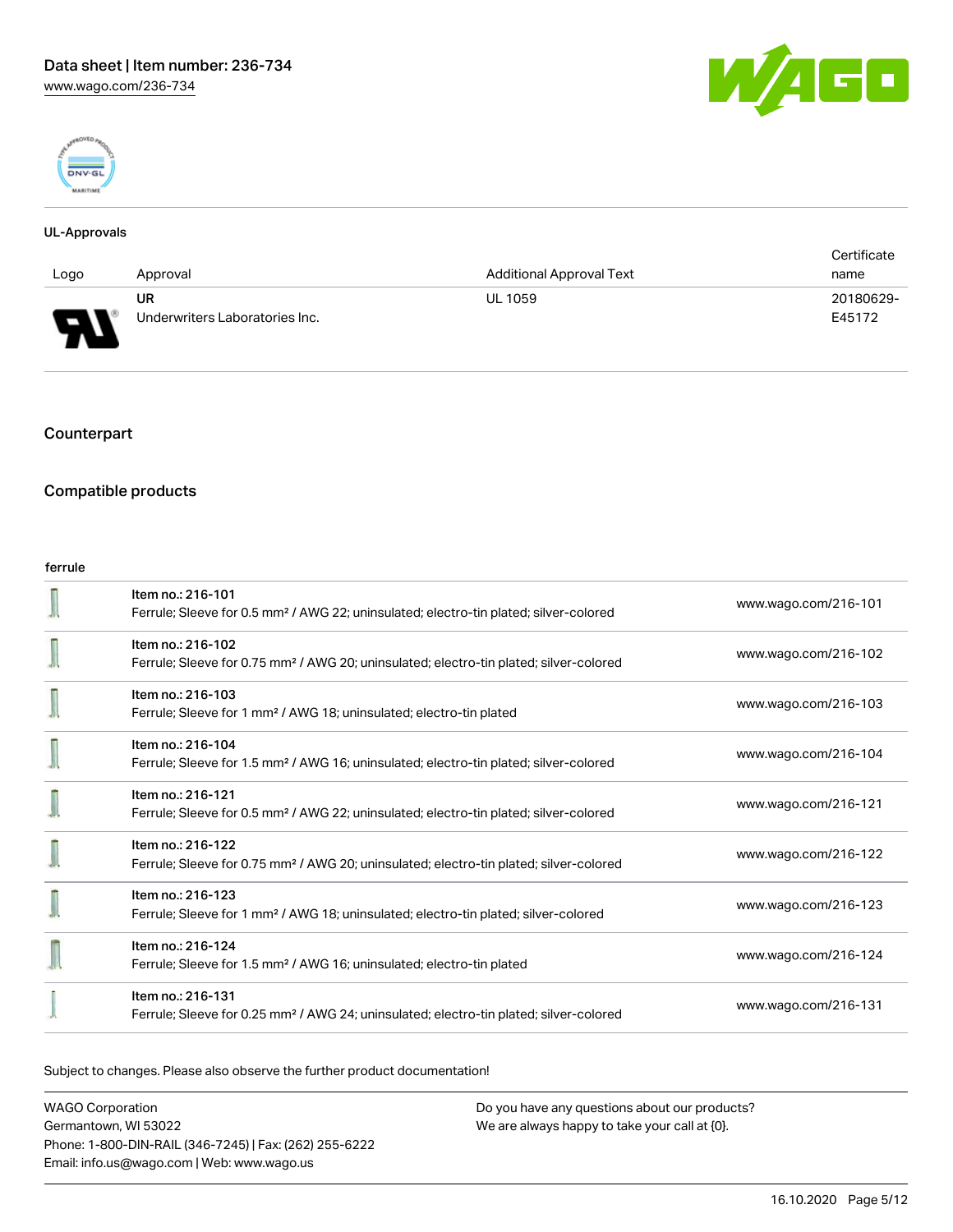## Data sheet | Item number: 236-734

[www.wago.com/236-734](http://www.wago.com/236-734)



| Item no.: 216-132<br>Ferrule; Sleeve for 0.34 mm <sup>2</sup> / AWG 24; uninsulated; electro-tin plated                                                                                           | www.wago.com/216-132 |
|---------------------------------------------------------------------------------------------------------------------------------------------------------------------------------------------------|----------------------|
| Item no.: 216-141<br>Ferrule; Sleeve for 0.5 mm <sup>2</sup> / 20 AWG; uninsulated; electro-tin plated; electrolytic copper; gastight<br>crimped; acc. to DIN 46228, Part 1/08.92                 | www.wago.com/216-141 |
| Item no.: 216-142<br>Ferrule; Sleeve for 0.75 mm <sup>2</sup> / 18 AWG; uninsulated; electro-tin plated; electrolytic copper; gastight<br>crimped; acc. to DIN 46228, Part 1/08.92                | www.wago.com/216-142 |
| Item no.: 216-143<br>Ferrule; Sleeve for 1 mm <sup>2</sup> / AWG 18; uninsulated; electro-tin plated; electrolytic copper; gastight<br>crimped; acc. to DIN 46228, Part 1/08.92                   | www.wago.com/216-143 |
| Item no.: 216-144<br>Ferrule; Sleeve for 1.5 mm <sup>2</sup> / AWG 16; uninsulated; electro-tin plated; electrolytic copper; gastight<br>crimped; acc. to DIN 46228, Part 1/08.92; silver-colored | www.wago.com/216-144 |
| Item no.: 216-151<br>Ferrule; Sleeve for 0.25 mm <sup>2</sup> / AWG 24; uninsulated; electro-tin plated                                                                                           | www.wago.com/216-151 |
| Item no.: 216-152<br>Ferrule; Sleeve for 0.34 mm <sup>2</sup> / AWG 24; uninsulated; electro-tin plated                                                                                           | www.wago.com/216-152 |
| Item no.: 216-201<br>Ferrule; Sleeve for 0.5 mm <sup>2</sup> / 20 AWG; insulated; electro-tin plated; white                                                                                       | www.wago.com/216-201 |
| Item no.: 216-202<br>Ferrule; Sleeve for 0.75 mm <sup>2</sup> / 18 AWG; insulated; electro-tin plated; gray                                                                                       | www.wago.com/216-202 |
| Item no.: 216-203<br>Ferrule; Sleeve for 1 mm <sup>2</sup> / AWG 18; insulated; electro-tin plated; red                                                                                           | www.wago.com/216-203 |
| Item no.: 216-204<br>Ferrule; Sleeve for 1.5 mm <sup>2</sup> / AWG 16; insulated; electro-tin plated; black                                                                                       | www.wago.com/216-204 |
| Item no.: 216-221<br>Ferrule; Sleeve for 0.5 mm <sup>2</sup> / 20 AWG; insulated; electro-tin plated; white                                                                                       | www.wago.com/216-221 |
| Item no.: 216-222<br>Ferrule; Sleeve for 0.75 mm <sup>2</sup> / 18 AWG; insulated; electro-tin plated; gray                                                                                       | www.wago.com/216-222 |
| Item no.: 216-223<br>Ferrule; Sleeve for 1 mm <sup>2</sup> / AWG 18; insulated; electro-tin plated; red                                                                                           | www.wago.com/216-223 |
| Item no.: 216-224<br>Ferrule; Sleeve for 1.5 mm <sup>2</sup> / AWG 16; insulated; electro-tin plated; black                                                                                       | www.wago.com/216-224 |
| Item no.: 216-241<br>Ferrule; Sleeve for 0.5 mm <sup>2</sup> / 20 AWG; insulated; electro-tin plated; electrolytic copper; gastight<br>crimped; acc. to DIN 46228, Part 4/09.90; white            | www.wago.com/216-241 |
| Item no.: 216-242<br>Ferrule; Sleeve for 0.75 mm <sup>2</sup> / 18 AWG; insulated; electro-tin plated; electrolytic copper; gastight<br>crimped; acc. to DIN 46228, Part 4/09.90; gray            | www.wago.com/216-242 |
|                                                                                                                                                                                                   |                      |

Item no.: 216-243

Subject to changes. Please also observe the further product documentation!

WAGO Corporation Germantown, WI 53022 Phone: 1-800-DIN-RAIL (346-7245) | Fax: (262) 255-6222 Email: info.us@wago.com | Web: www.wago.us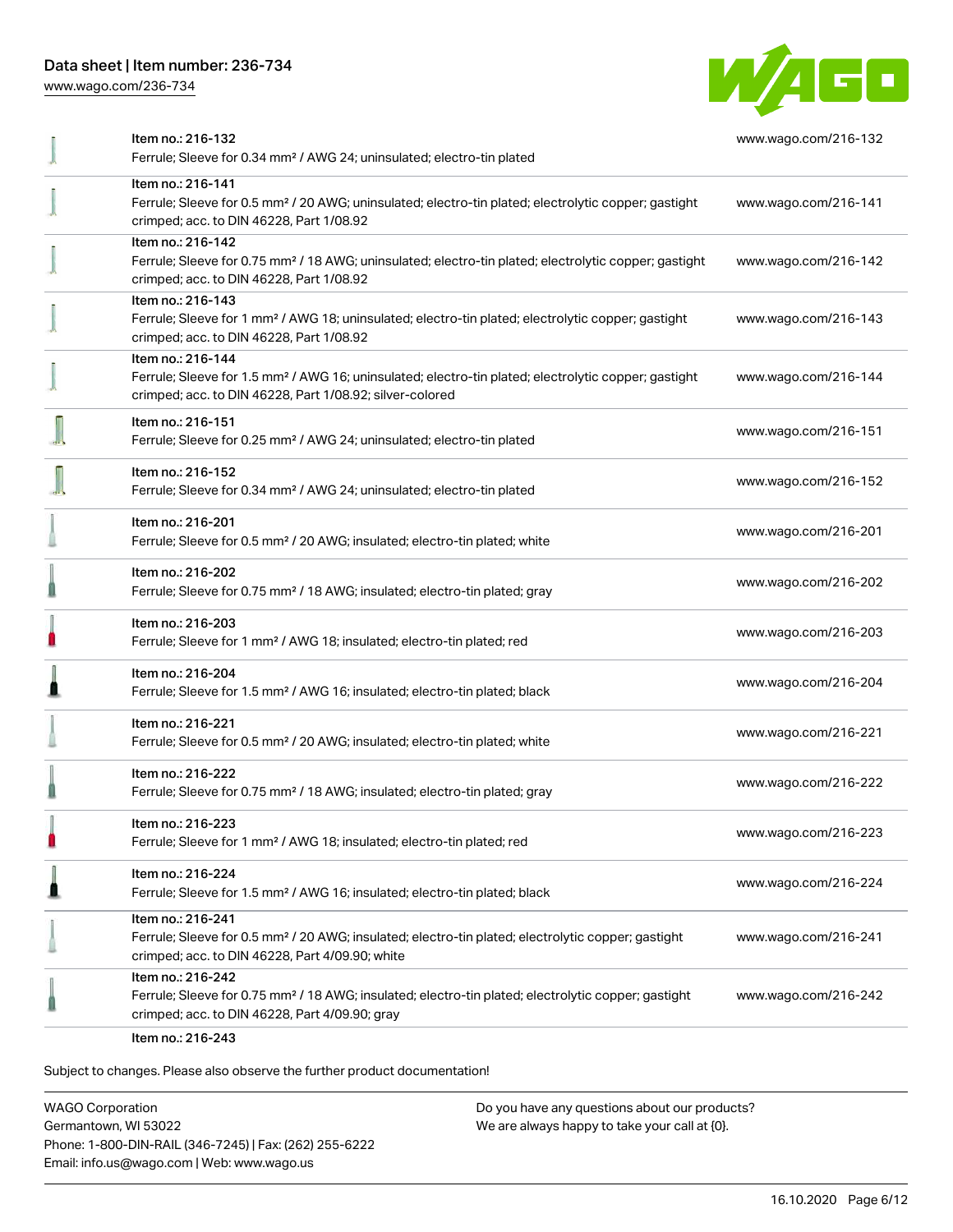

|                     | Ferrule; Sleeve for 1 mm <sup>2</sup> / AWG 18; insulated; electro-tin plated; electrolytic copper; gastight crimped; www.wago.com/216-243<br>acc. to DIN 46228, Part 4/09.90; red                      |                                   |
|---------------------|---------------------------------------------------------------------------------------------------------------------------------------------------------------------------------------------------------|-----------------------------------|
|                     | Item no.: 216-244<br>Ferrule; Sleeve for 1.5 mm <sup>2</sup> / AWG 16; insulated; electro-tin plated; electrolytic copper; gastight<br>crimped; acc. to DIN 46228, Part 4/09.90; black                  | www.wago.com/216-244              |
|                     | Item no.: 216-262<br>Ferrule; Sleeve for 0.75 mm <sup>2</sup> / 18 AWG; insulated; electro-tin plated; electrolytic copper; gastight<br>crimped; acc. to DIN 46228, Part 4/09.90; gray                  | www.wago.com/216-262              |
|                     | Item no.: 216-263<br>Ferrule; Sleeve for 1 mm <sup>2</sup> / AWG 18; insulated; electro-tin plated; electrolytic copper; gastight crimped; www.wago.com/216-263<br>acc. to DIN 46228, Part 4/09.90; red |                                   |
|                     | Item no.: 216-264<br>Ferrule; Sleeve for 1.5 mm <sup>2</sup> / AWG 16; insulated; electro-tin plated; electrolytic copper; gastight<br>crimped; acc. to DIN 46228, Part 4/09.90; black                  | www.wago.com/216-264              |
|                     | Item no.: 216-284<br>Ferrule; Sleeve for 1.5 mm <sup>2</sup> / AWG 16; insulated; electro-tin plated; electrolytic copper; gastight<br>crimped; acc. to DIN 46228, Part 4/09.90; black                  | www.wago.com/216-284              |
|                     | Item no.: 216-301<br>Ferrule; Sleeve for 0.25 mm <sup>2</sup> / AWG 24; insulated; electro-tin plated; yellow                                                                                           | www.wago.com/216-301              |
|                     | Item no.: 216-302<br>Ferrule; Sleeve for 0.34 mm <sup>2</sup> / 22 AWG; insulated; electro-tin plated; green                                                                                            | www.wago.com/216-302              |
|                     | Item no.: 216-321<br>Ferrule; Sleeve for 0.25 mm <sup>2</sup> / AWG 24; insulated; electro-tin plated; yellow                                                                                           | www.wago.com/216-321              |
|                     | Item no.: 216-322<br>Ferrule; Sleeve for 0.34 mm <sup>2</sup> / 22 AWG; insulated; electro-tin plated; green                                                                                            | www.wago.com/216-322              |
| tools               |                                                                                                                                                                                                         |                                   |
|                     | Item no.: 210-657<br>Operating tool; Blade: 3.5 x 0.5 mm; with a partially insulated shaft; short; multicoloured                                                                                        | www.wago.com/210-657              |
|                     | Item no.: 210-658<br>Operating tool; Blade: 3.5 x 0.5 mm; with a partially insulated shaft; angled; short; multicoloured                                                                                | www.wago.com/210-658              |
|                     | Item no.: 210-720<br>Operating tool; Blade: 3.5 x 0.5 mm; with a partially insulated shaft; multicoloured                                                                                               | www.wago.com/210-720              |
|                     | Item no.: 236-332<br>Operating tool; natural                                                                                                                                                            | www.wago.com/236-332              |
|                     | Item no.: 236-335<br>Operating tool; gray                                                                                                                                                               | www.wago.com/236-335              |
| Marking accessories |                                                                                                                                                                                                         |                                   |
|                     | Item no.: 210-332/1000-202<br>Marking strips; as a DIN A4 sheet; MARKED; 1-16 (80x); Height of marker strip: 3 mm; Strip length 182<br>mm; Horizontal marking; Self-adhesive; white                     | www.wago.com/210-332<br>/1000-202 |

Subject to changes. Please also observe the further product documentation!

WAGO Corporation Germantown, WI 53022 Phone: 1-800-DIN-RAIL (346-7245) | Fax: (262) 255-6222 Email: info.us@wago.com | Web: www.wago.us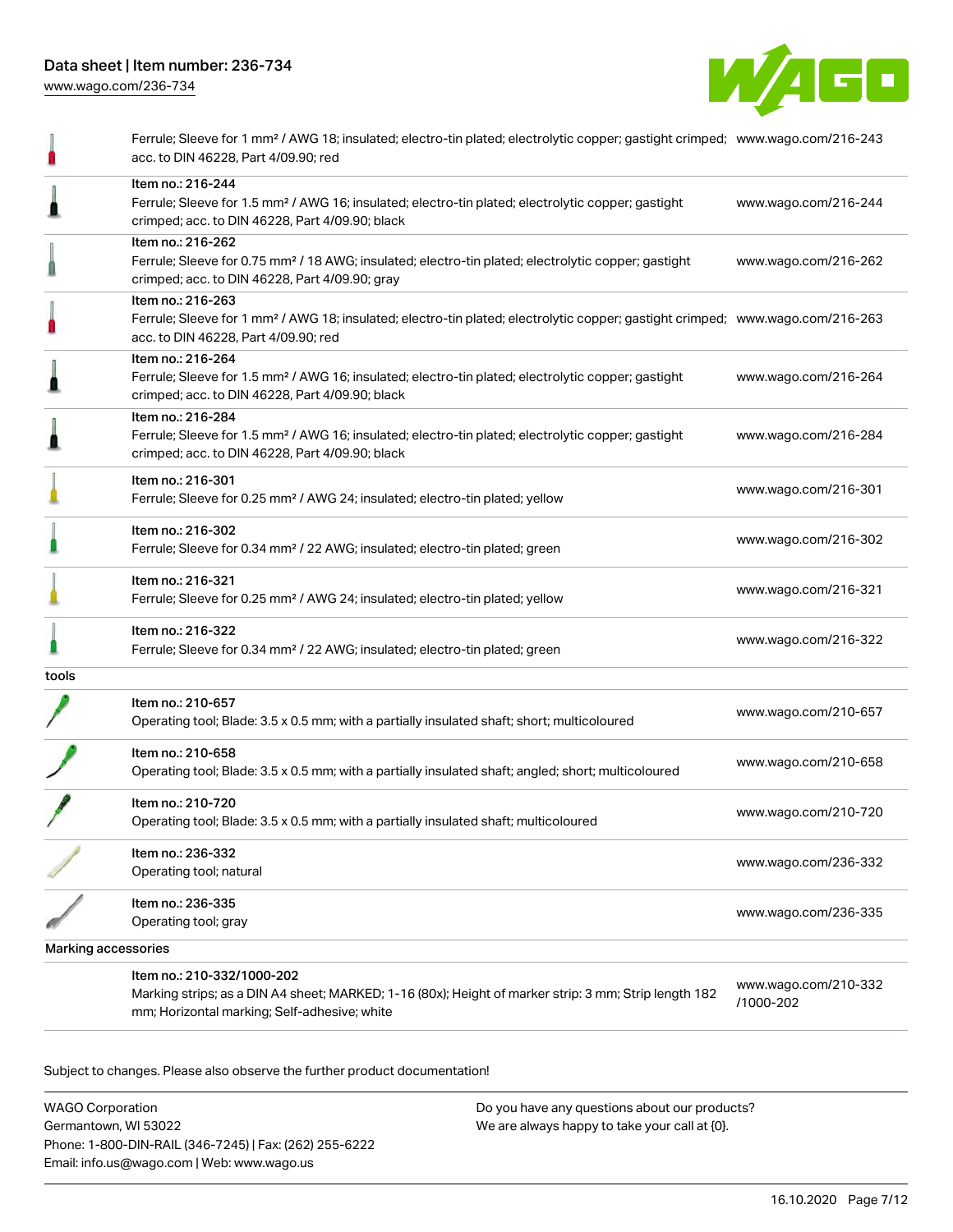Email: info.us@wago.com | Web: www.wago.us



| <b>WAGO Corporation</b><br>Do you have any questions about our products?<br>Germantown, WI 53022<br>We are always happy to take your call at {0}.<br>Phone: 1-800-DIN-RAIL (346-7245)   Fax: (262) 255-6222                                                                                                                                                                 |                                                                                                        |                                                                        |                                   |                                                                                                                                                                                                |
|-----------------------------------------------------------------------------------------------------------------------------------------------------------------------------------------------------------------------------------------------------------------------------------------------------------------------------------------------------------------------------|--------------------------------------------------------------------------------------------------------|------------------------------------------------------------------------|-----------------------------------|------------------------------------------------------------------------------------------------------------------------------------------------------------------------------------------------|
| Subject to changes. Please also observe the further product documentation!                                                                                                                                                                                                                                                                                                  |                                                                                                        |                                                                        |                                   |                                                                                                                                                                                                |
| Supported formats:                                                                                                                                                                                                                                                                                                                                                          |                                                                                                        |                                                                        |                                   |                                                                                                                                                                                                |
| CAx data for your PCB design, consisting of "schematic symbols and PCB footprints",<br>allow easy integration of the WAGO component into your development environment.                                                                                                                                                                                                      |                                                                                                        |                                                                        |                                   |                                                                                                                                                                                                |
| Symbol and Footprint 236-734                                                                                                                                                                                                                                                                                                                                                |                                                                                                        | <b>URL</b>                                                             | Download                          |                                                                                                                                                                                                |
| <b>PCB Design</b>                                                                                                                                                                                                                                                                                                                                                           |                                                                                                        |                                                                        |                                   |                                                                                                                                                                                                |
| ZUKEN Portal 236-734                                                                                                                                                                                                                                                                                                                                                        |                                                                                                        | <b>URL</b>                                                             | Download                          |                                                                                                                                                                                                |
| EPLAN Data Portal 236-734                                                                                                                                                                                                                                                                                                                                                   |                                                                                                        | URL                                                                    | Download                          |                                                                                                                                                                                                |
| <b>CAE</b> data                                                                                                                                                                                                                                                                                                                                                             |                                                                                                        |                                                                        |                                   |                                                                                                                                                                                                |
| 2D/3D Models 236-734                                                                                                                                                                                                                                                                                                                                                        |                                                                                                        | URL                                                                    | Download                          |                                                                                                                                                                                                |
| CAD data                                                                                                                                                                                                                                                                                                                                                                    |                                                                                                        |                                                                        |                                   |                                                                                                                                                                                                |
| <b>CAD files</b>                                                                                                                                                                                                                                                                                                                                                            |                                                                                                        |                                                                        |                                   |                                                                                                                                                                                                |
| <b>Technical explanations</b>                                                                                                                                                                                                                                                                                                                                               | Apr 3, 2019                                                                                            | pdf<br>3.6 MB                                                          | Download                          |                                                                                                                                                                                                |
| <b>Additional Information</b>                                                                                                                                                                                                                                                                                                                                               |                                                                                                        |                                                                        |                                   |                                                                                                                                                                                                |
| <b>Downloads</b><br>Documentation                                                                                                                                                                                                                                                                                                                                           |                                                                                                        |                                                                        |                                   |                                                                                                                                                                                                |
| Marking strips; as a DIN A4 sheet; MARKED; 33-48 (80x); Height of marker strip: 3 mm; Strip length 182<br>mm; Horizontal marking; Self-adhesive; white                                                                                                                                                                                                                      |                                                                                                        | www.wago.com/210-332<br>/1016-206                                      |                                   |                                                                                                                                                                                                |
| mm; Horizontal marking; Self-adhesive; white<br>Item no.: 210-332/1016-206                                                                                                                                                                                                                                                                                                  | Marking strips; as a DIN A4 sheet; MARKED; 17-31 (80x); Height of marker strip: 3 mm; Strip length 182 |                                                                        | www.wago.com/210-332<br>/1016-204 |                                                                                                                                                                                                |
| Item no.: 210-332/1016-204                                                                                                                                                                                                                                                                                                                                                  |                                                                                                        |                                                                        |                                   |                                                                                                                                                                                                |
| Item no.: 210-332/1000-206<br>Marking strips; as a DIN A4 sheet; MARKED; 33-48 (80x); Height of marker strip: 3 mm; Strip length 182<br>mm; Horizontal marking; Self-adhesive; white<br>Item no.: 210-332/1016-202<br>Marking strips; as a DIN A4 sheet; MARKED; 1-16 (80x); Height of marker strip: 3 mm; Strip length 182<br>mm; Horizontal marking; Self-adhesive; white |                                                                                                        | www.wago.com/210-332<br>/1000-206<br>www.wago.com/210-332<br>/1016-202 |                                   |                                                                                                                                                                                                |
|                                                                                                                                                                                                                                                                                                                                                                             |                                                                                                        |                                                                        |                                   | Item no.: 210-332/1000-204<br>Marking strips; as a DIN A4 sheet; MARKED; 17-31 (80x); Height of marker strip: 3 mm; Strip length 182 /1000-204<br>mm; Horizontal marking; Self-adhesive; white |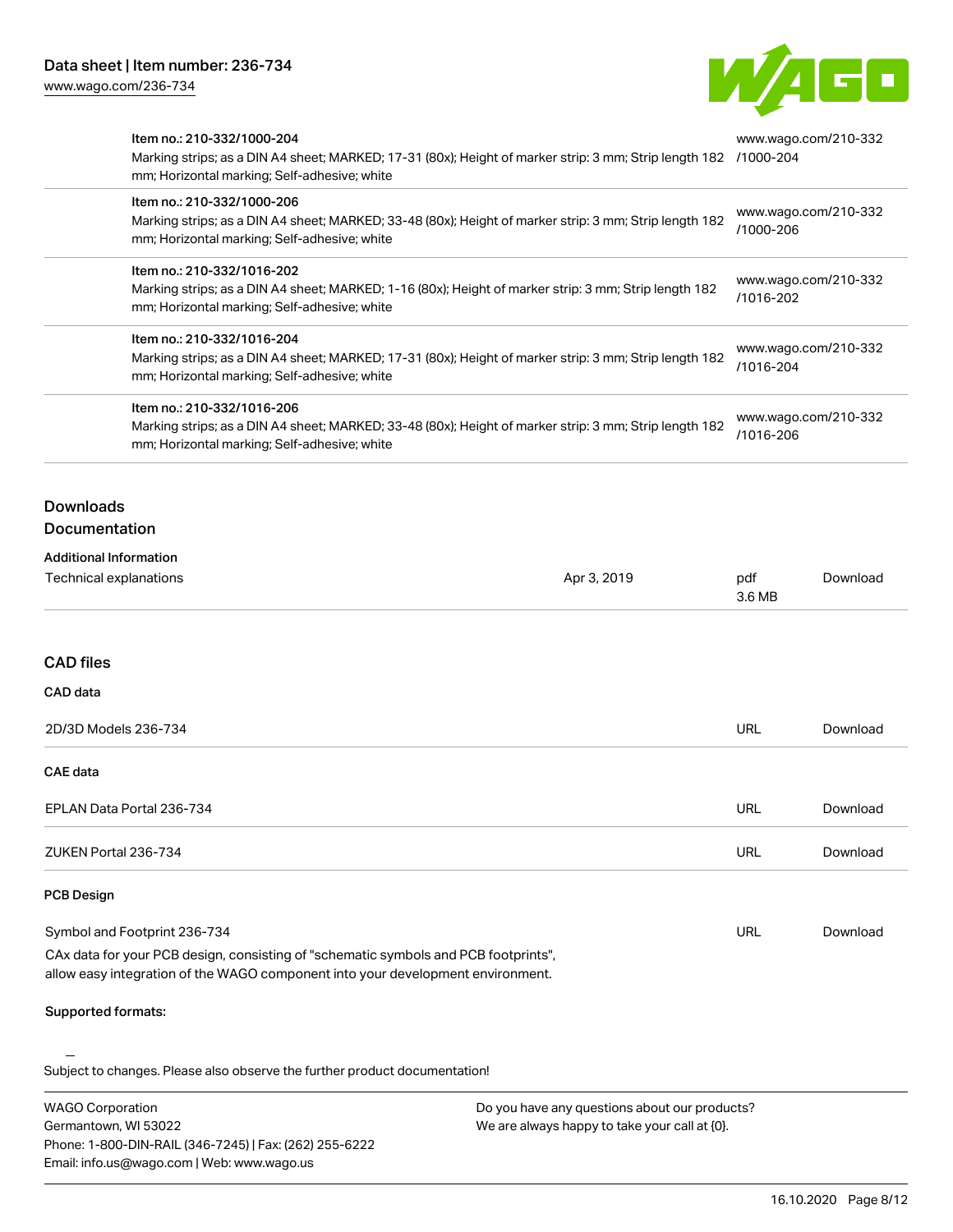[www.wago.com/236-734](http://www.wago.com/236-734)

- $\blacksquare$ Accel EDA 14 & 15
- $\blacksquare$ Altium 6 to current version
- $\blacksquare$ Cadence Allegro
- $\blacksquare$ **DesignSpark**
- П Eagle Libraries
- $\blacksquare$ KiCad
- $\blacksquare$ Mentor Graphics BoardStation
- $\blacksquare$ Mentor Graphics Design Architect
- $\blacksquare$ Mentor Graphics Design Expedition 99 and 2000
- $\blacksquare$ OrCAD 9.X PCB and Capture
- $\blacksquare$ PADS PowerPCB 3, 3.5, 4.X, and 5.X
- $\blacksquare$ PADS PowerPCB and PowerLogic 3.0
- $\blacksquare$ PCAD 2000, 2001, 2002, 2004, and 2006
- $\blacksquare$ Pulsonix 8.5 or newer
- $\blacksquare$ **STL**
- $\blacksquare$ 3D STEP
- $\blacksquare$ TARGET 3001!
- $\blacksquare$ View Logic ViewDraw
- $\blacksquare$ Quadcept
- П Zuken CadStar 3 and 4
- $\blacksquare$ Zuken CR-5000 and CR-8000

PCB Component Libraries (EDA), PCB CAD Library Ultra Librarian

## Installation Notes

Conductor termination

Subject to changes. Please also observe the further product documentation!

WAGO Corporation Germantown, WI 53022 Phone: 1-800-DIN-RAIL (346-7245) | Fax: (262) 255-6222 Email: info.us@wago.com | Web: www.wago.us

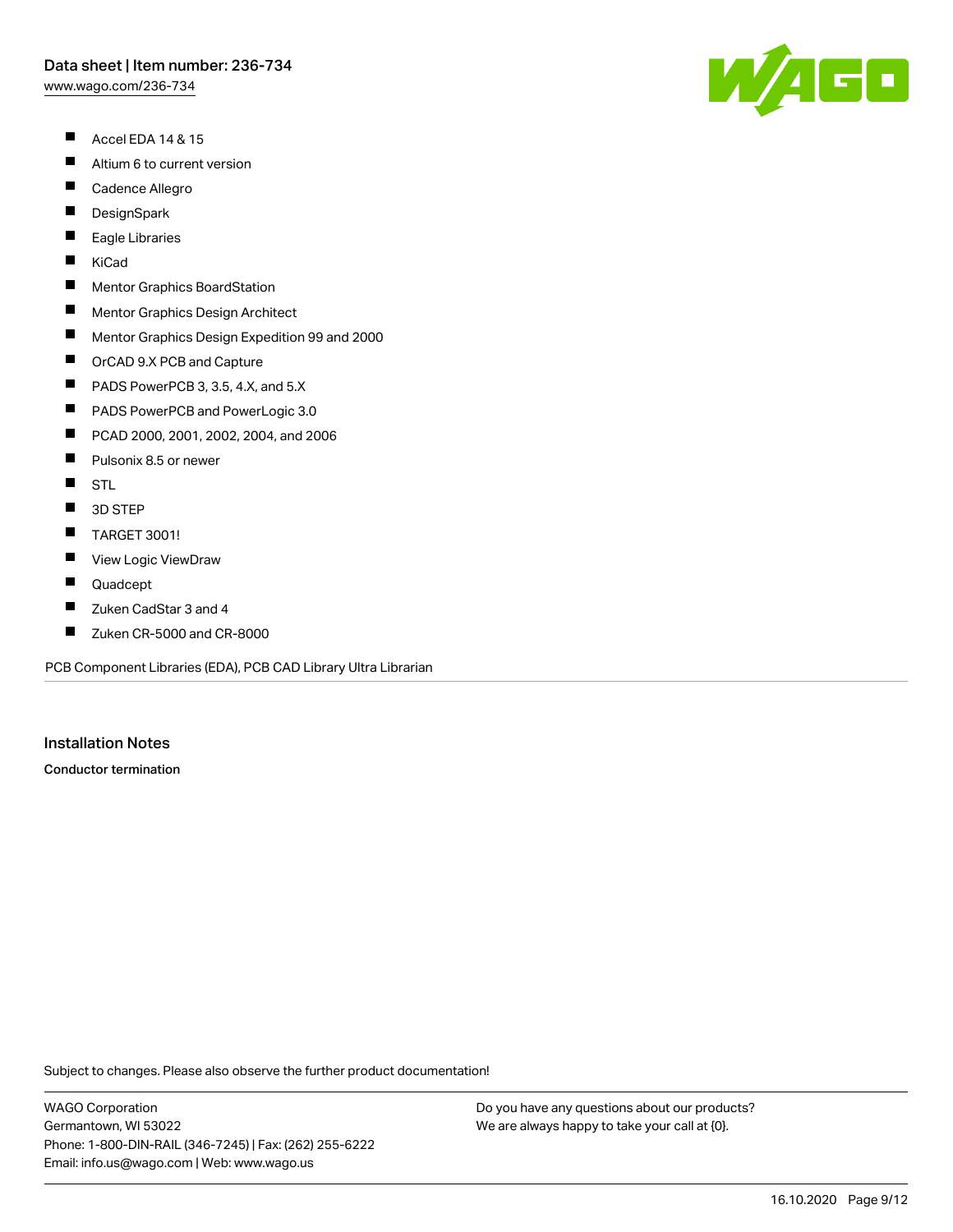## Data sheet | Item number: 236-734 [www.wago.com/236-734](http://www.wago.com/236-734)





Inserting a conductor via 3.5 mm screwdriver.

Screwdriver actuation parallel to conductor entry.



screwdriver.

Screwdriver actuation perpendicular to conductor entry.



Inserting a conductor via 3.5 mm Inserting a conductor via operating tool.

Subject to changes. Please also observe the further product documentation!

WAGO Corporation Germantown, WI 53022 Phone: 1-800-DIN-RAIL (346-7245) | Fax: (262) 255-6222 Email: info.us@wago.com | Web: www.wago.us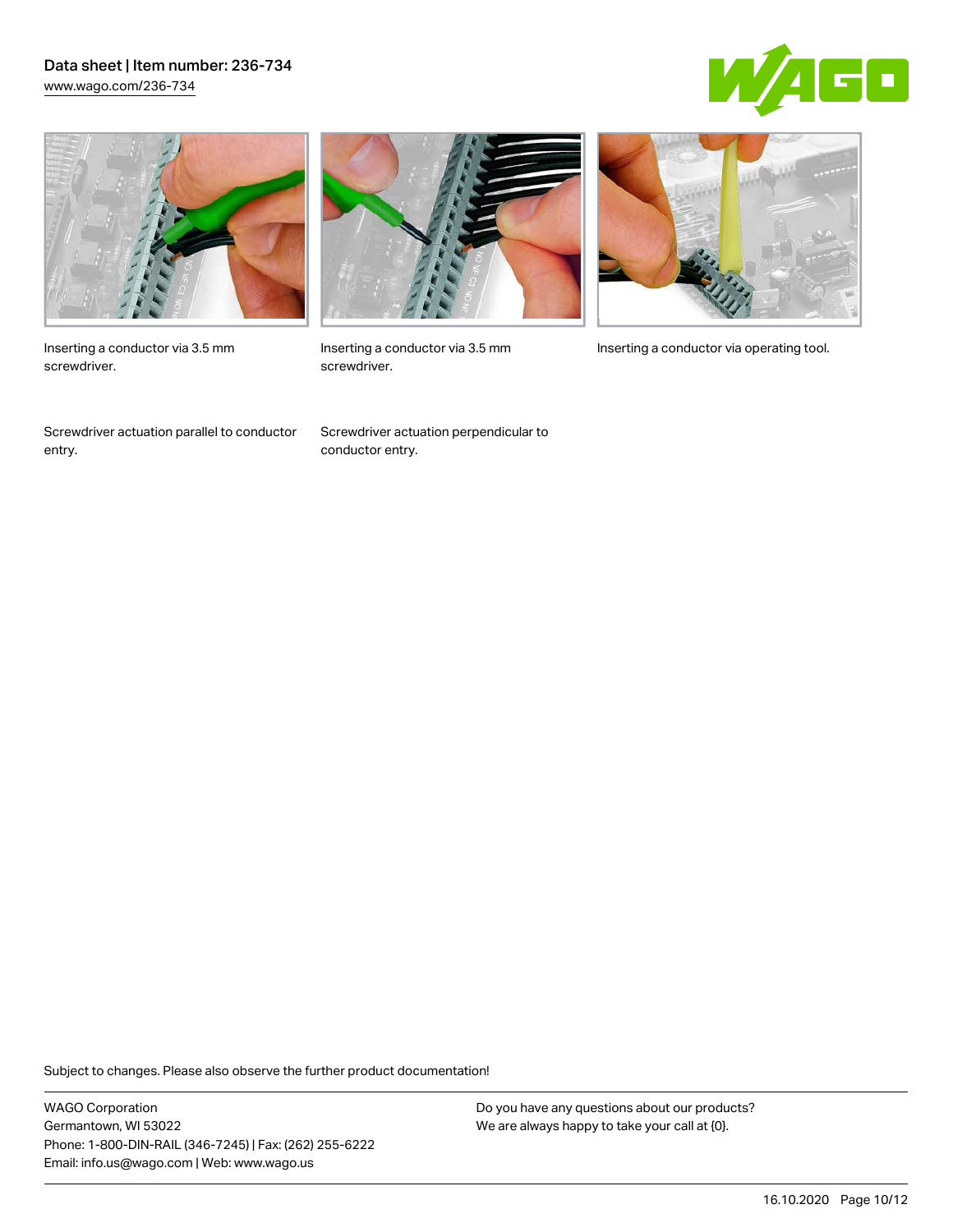## Data sheet | Item number: 236-734 [www.wago.com/236-734](http://www.wago.com/236-734)

60



Compared to standard screwdrivers, these operating tools are far more convenient for wiring PCB terminal strips at factory.

Installation



PCB Terminal Strips placed behind each other save space – staggering them by half the pin spacing simplifies subsequent wiring of the first row.

Installation

Subject to changes. Please also observe the further product documentation!

WAGO Corporation Germantown, WI 53022 Phone: 1-800-DIN-RAIL (346-7245) | Fax: (262) 255-6222 Email: info.us@wago.com | Web: www.wago.us